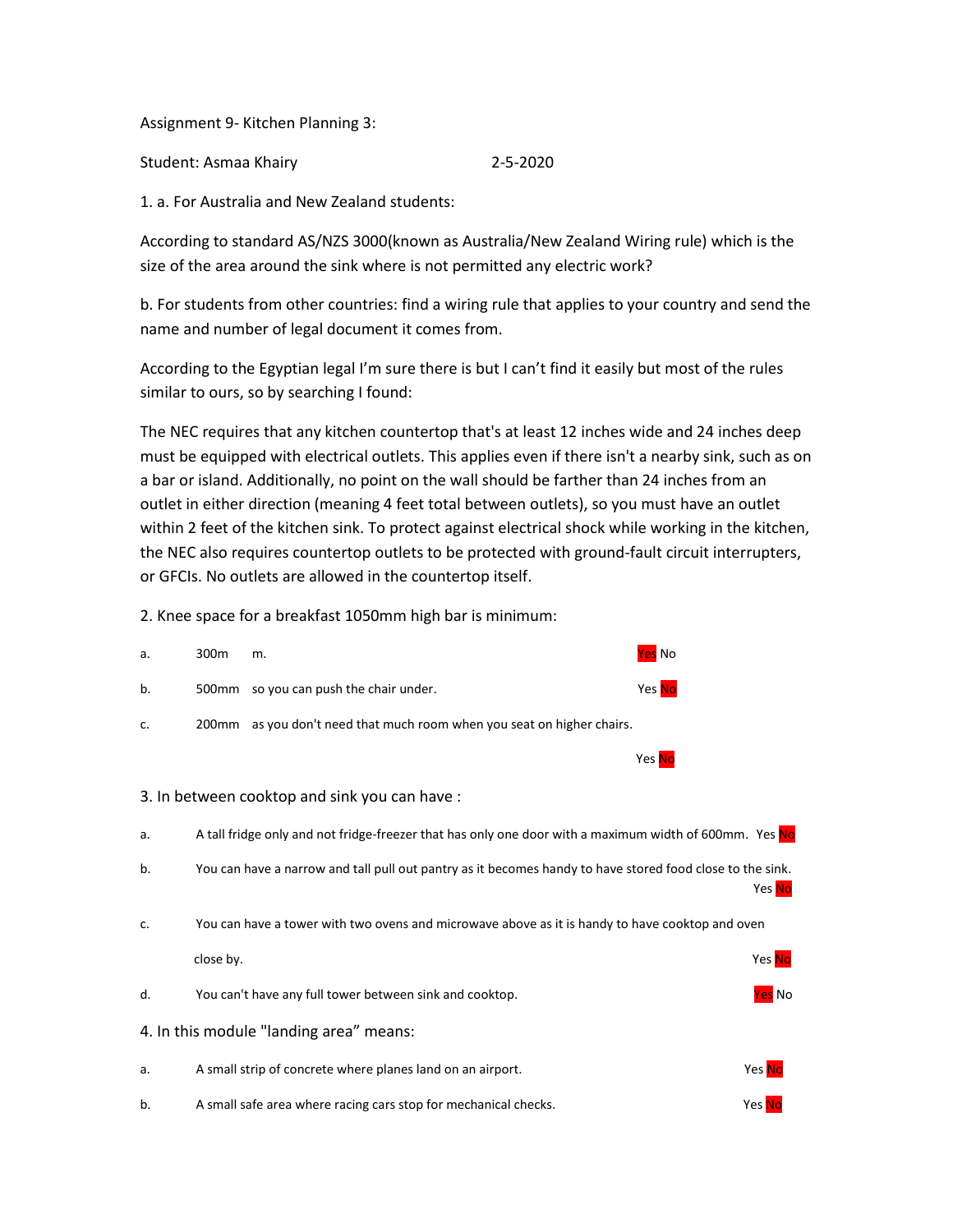| c.                             | A counter top area situated beside or in proximity of cooking centers, and it has different sizes. | Yes No              |  |  |  |
|--------------------------------|----------------------------------------------------------------------------------------------------|---------------------|--|--|--|
| d.                             | The front of the stairs where you start or finish climbing.                                        | Yes No              |  |  |  |
| 5. Standard bench height is:   |                                                                                                    |                     |  |  |  |
| a.                             | 1000mm if a family member if taller than 1800mm.                                                   | Yes No              |  |  |  |
| b.                             | 800mm when there are kindergarden children in the family.                                          | Yes No              |  |  |  |
| c.                             | 900mm regardless the height of the family members.                                                 | Yes No              |  |  |  |
| 6. Preparation area has to be: |                                                                                                    |                     |  |  |  |
| a.                             | 900mm wide situated in between sink and cook top.                                                  | Yes No              |  |  |  |
| b.                             | 450mm wide, enough for a chopping board and situated by the fridge, so is more convenient.         | Yes <mark>No</mark> |  |  |  |
| c.                             | at least 1200mm wide and placed wherever there is available space for it.                          | Yes No              |  |  |  |

7. Using available resources (internet, showrooms, private residences etc.) show at least one example where a rule from this module was ignored. Explain how it was broken and what can be done about it.

Example 1: In these two photos: there isn't enough space between the sink and the cooktop as the rule says.

The solution is to make a bit space between them.



Example 2:



In this kitchen maybe it has the 75mm at the wall end but it isn't protected by flame retardant material. We can complete the tiles